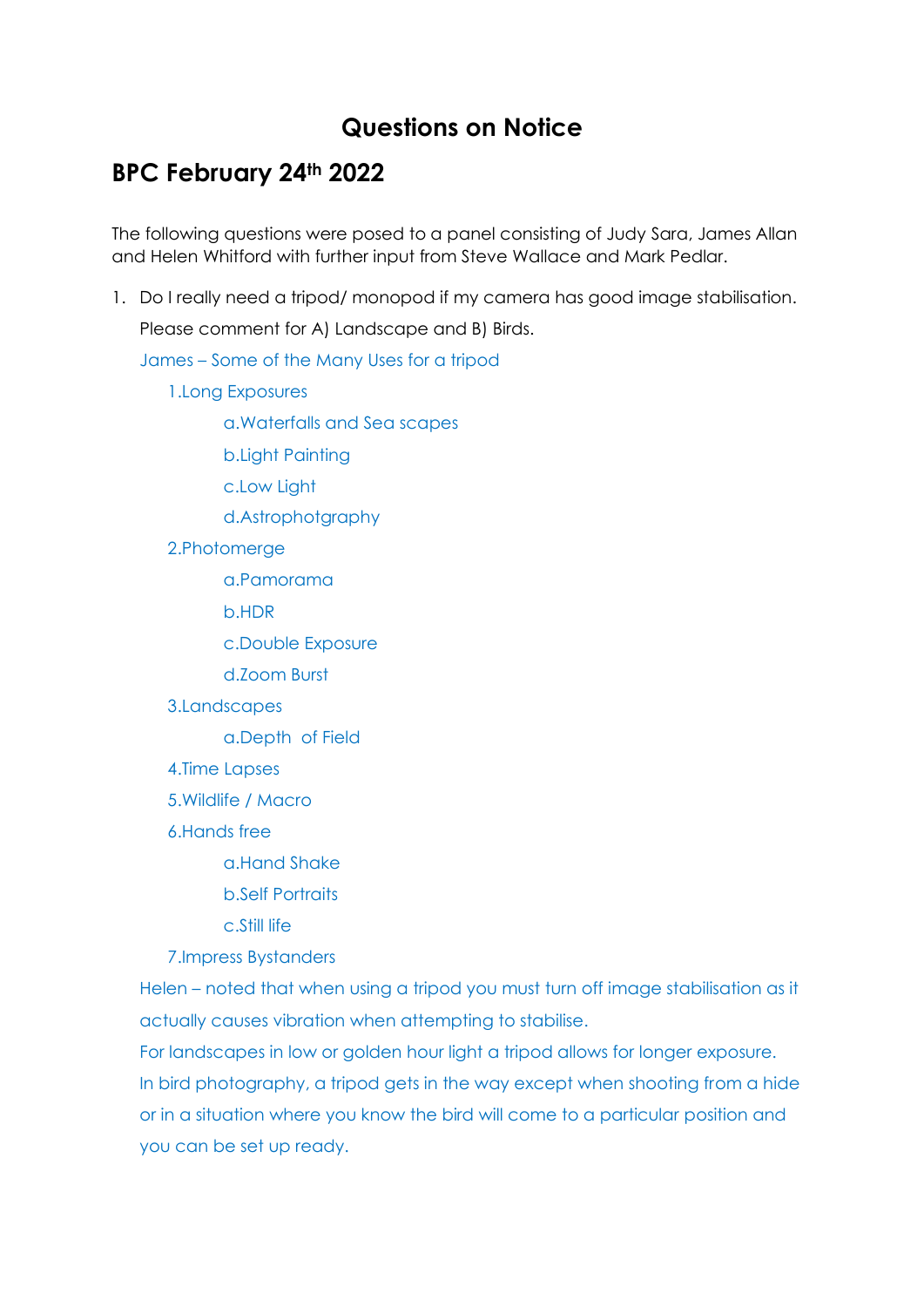2. I would like to be able to view my photographs and get rid of the bad ones **before** I load them into Lightroom. Is there a way to do this and is it the best thing to do?

Helen – you can delete in camera (but Les noted that over time this can compromise the card. Steve noted that reformatting the card with each use can reduce this problem.) Jpegs can be deleted in Windows Photo. The camera's transfer software may allow for handling of RAW files. Judy – Faststone Image Viewer (a free software programme) allows you to download, view, select and delete RAW images of any type.

3. What are the best settings for star photography?

James -

1.Tripod 2.manual or bulb mode. 3."fast" aperture of F/2.8 – F/4. 4.white balance - daylight or auto. 5.exposure 15-30-seconds. (500 over Focal length rule) 6.RAW image format. 7.Manual Focus. 8.ISO of 400-1600 (or more) 9.10-second delay

Judy – see pdf Star Photography

4. What are the advantages (and disadvantages??) of mirrorless cameras compared with DSLRs and which would you recommend? Judy – see Mirrorless v DSLR Cameras pdf.

If you are starting out and have very little equipment, go Mirrorless as that is where most camera companies' development time and effort is going. I like mirrorless because they are lighter, the image stabilisation means I rarely have to use a tripod and the electronic view finder enables me to see what impact the setting changes that I am making have on the image that is formed (WYSWG What you see is what you get).

5. How should I prevent and/or correct colour cast in my photos? James – Colour cast is a pervasive tone that suffuses the photograph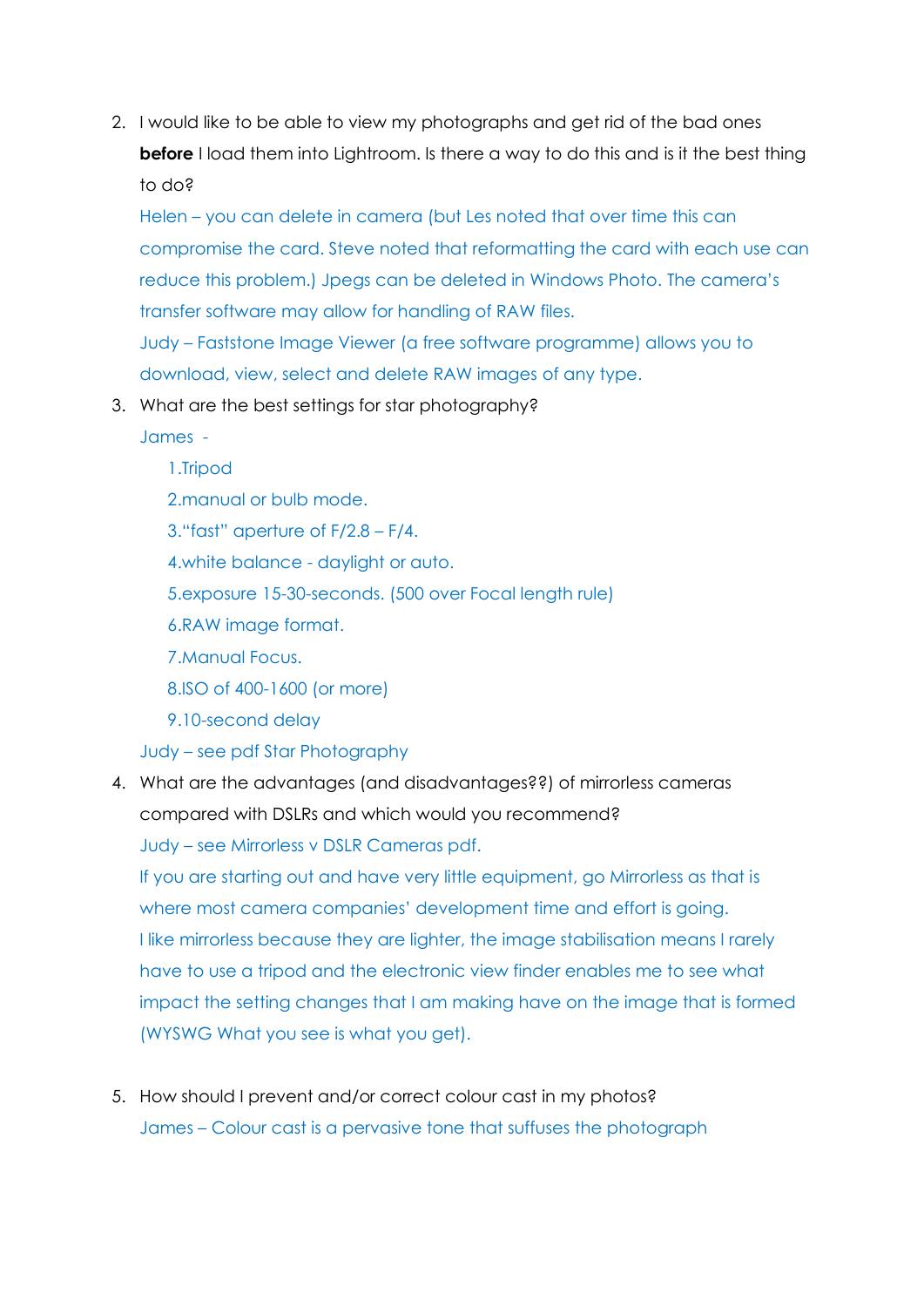Unwanted colour cast – faded photographs / tungsten and fluorescent lights / wrong settings on camera / reflected light / underwater / aerial photography. Technique – Automatic corrections / Eye dropper tool / adjust colours manually with either RGB tool or HSB tool/ colour temperature and Tint sliders Wanted Colour cast – sunset / creative filters / environmental lighting Adding a cast – filter tools in NIK filters / merge with a Soft or Hard Light layer

6. How does multi-point focus work – how does it decide which focus points to work on. Is single point focus better – is multi-point just a lazy way of doing things? Helen – Multipoint focus allows the camera to select what's in focus, rather than the photographer. It selects a range of points near the centre of the photograph but may not select the plane of focus you desire, leaving the actual subject out of focus.

Single point focus allows you to select exactly the plane of focus you want. For images of people and animals you generally want the focus sharpest on the eyes, so positioning the single point of focus to allow for the composition you want, whilst keeping the eyes sharp, works best.

James -

•AF-S – central spot – refocus when half press shutter (bird on a branch)

•AF-C – central spot – continual re adjustment (bird in flight)

•AF-A – Camera chooses (mostly Beginners and novices)

•AF-M – Manual – once set won't change (studio work / special effects / astrophotography)

Other concepts

•Back button focus

•3D tracking – only AF-A

7. How do I improve the quality of my competition entries? Please comment on such things as bright/over exposed spots; over-sharpening; distracting elements; principles of effective composition.

Mark commented that we need to take care not to over-sharpen, over-saturate etc. These enhancements may be necessary but should be subtle and unnoticeable.

Helen – see documents – *Photographic Composition Workshop*, *Evaluating an Image* and *Preparing Images for Competition*. James –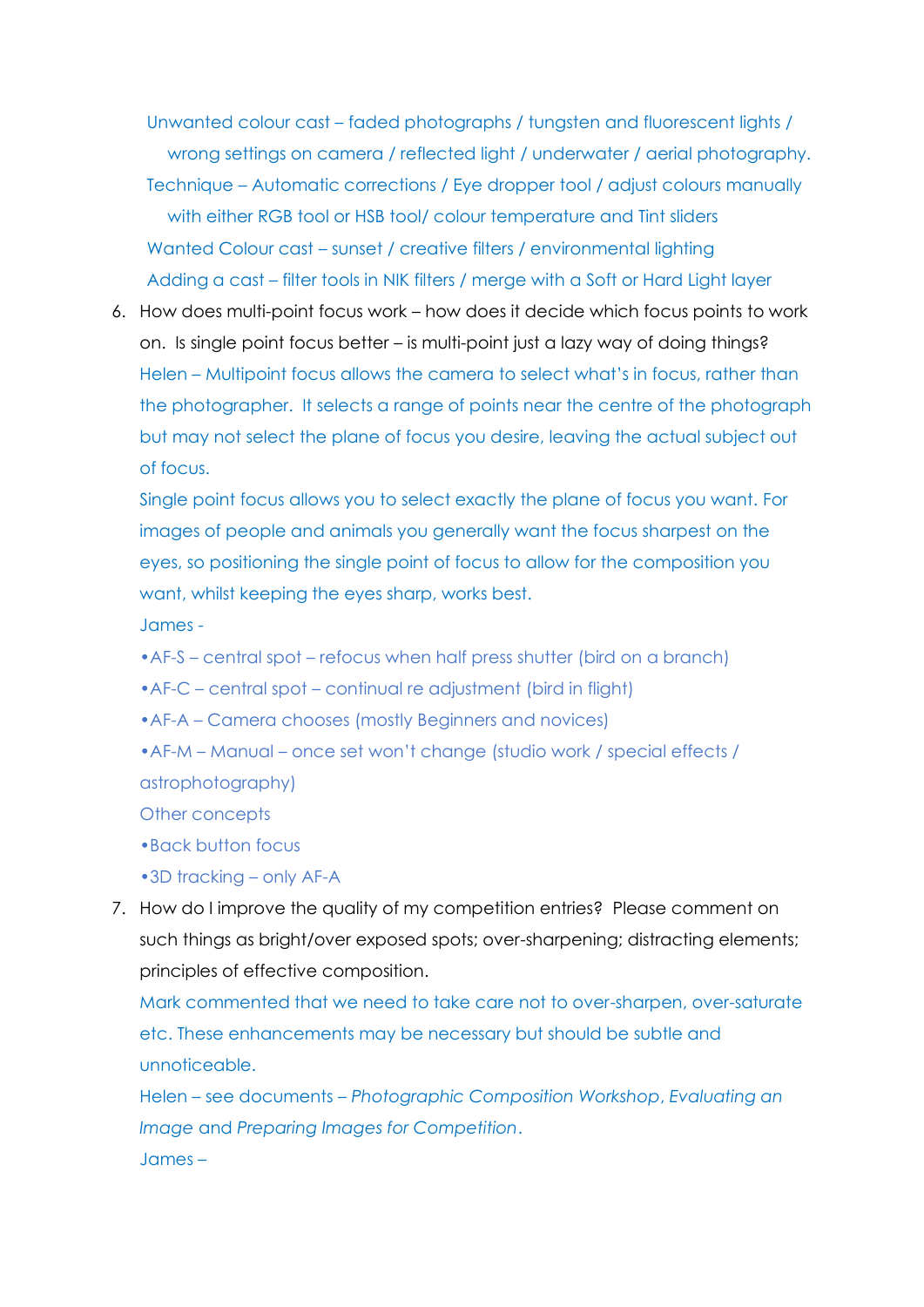- •Subject –take what interests you. Don't take boring photos.
- •Presentation Post processing helps (learn by making mistakes)
	- –Most useful
		- •Crop
		- •Contrast
		- •Sharpen
	- –Don't overdo it
- •Style
	- –Try different ways of taking the same photo
	- different P of V
	- try less / / try more
	- –Imitate others work
- •Printing just do it –learn to fix it if it isn't right
- Mounting ditto
- •Whatever the verdict don't lose heart keep going
- 8. Panoramas what are the best settings? What are the key issues in producing good panos?

James – panoramas can be created by taking multiple photos which overlap by at least 50% so that the software has more data to correlate. A wide angle lens should NOT be used as there is distortion at the edges. (Helen - 50mm is a good focal length.) Vertical shots can be used to create a taller panorama. Exposure can be adjusted for each frame if there is a difference in lighting from one end of the panorama to the other.

If using a tripod, the rotation needs to occur at the nodal point of the lens, not at the camera mount.

Photoshop and other dedicated software such as Panorama Maker can stitch the images together.

It's possible to create a "globe" panorama by taking photos 360 degrees around at angles of 0 (the ground), 45, 90, 135 and 180 (the sky above). James's actual slide points

- Hand held vs tripod
- Follow horizon
- Rotate on nodal point (actually where the shutter is)
- Overlap 50%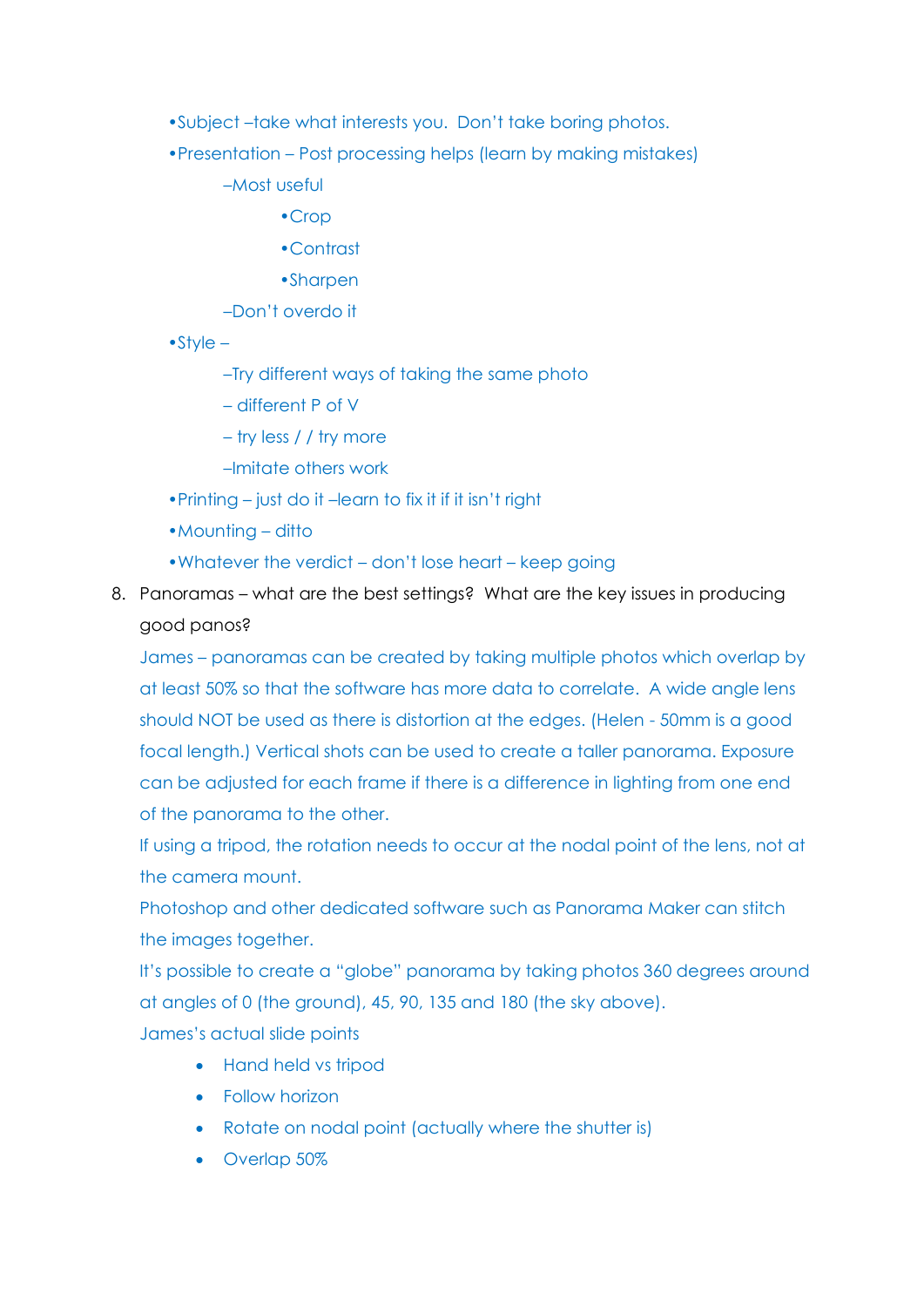- No need to lock focus or exposure with modern software (If old software – yes do these things)
- Beware distortion effects esp foreground
- Post processing helps
- 9. How do you use off-camera flash??

James – your camera may have a "commander" mode where you can have a dedicated (same brand) flash held away from the camera, which is triggered by the on-camera flash. Alternatively a device such as a "Cactus", which uses radio signals, can be attached to the hot-shoe and the flash. This has several advantages - it can be used with the flash in any position in relation to the camera, it doesn't trip other people's flashes and it doesn't require a dedicated flash gun.

James's actual slide points

- •Speedlight vs Studio Lights
- •Placement of flash for different effects
- •Flash metering Manual (Trial and Error) vs TTL(Through the lens)
- •Triggering
	- –Cable (used less and less)
	- –Remote triggers Nikon system / slave / Radio triggers eg cactus
- •Finding the exposure trial and error
	- •Set ISO and Shutter speed adjust App /flash intensity / distance of camera and lights to subject
- •Front or rear curtain flash
- •Sync speed (avoid shutter speeds faster than the Sync Speed)
- 10. A club member has had his photos downloaded by an acquaintance who has claimed them as his own. What redress is there? What would **you** do? And how can he stop it happening again?

You own the copyright to every photograph you take, even if you are paid for the photographs. You would have to officially sign over the copyright to another person for them to legally use the photograph for their own purposes.

The first line of action is to speak to the person, tell them they are infringing copyright law and insist that they remove the photographs from wherever they have used them as their own. If you're happy for the photo to be used in the particular circumstances, with acknowledgement that it is yours (eg. retention of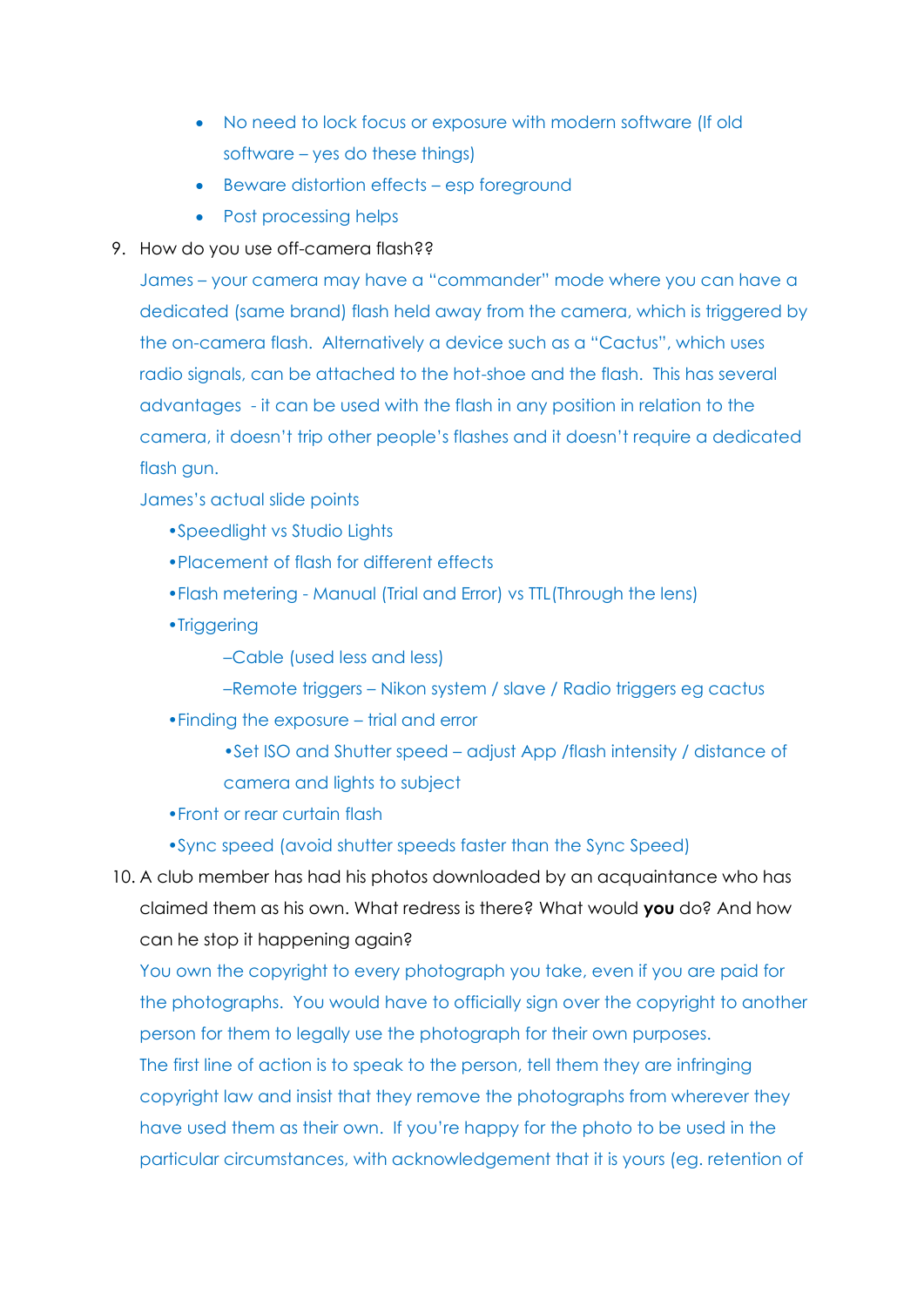your watermark, or captioning), that could be an amicable resolution. Otherwise, if the person does not comply, you may need to expose their actions – eg. on social media, report to the platform administrators or, outside of social media, expose to industry peers.

Legal action is a very costly last resort.

To avoid the issue, only use small files on social media and include a watermark in a place which is not easily removed.

11. What's one thing you always take on a shoot?

The really obvious one is "my camera" but sometimes, if an opportunity arises and all you have is your phone, it may do a good job. Judy's "every shoot" kit includes spare battery and cards, lens brush, cloth and a WOW card with measurements and pure colours to place next to flora and fauna like tiny orchids for identification purposes. James - Mobile Phone

12. Of the photo gear you have bought, what wouldn't you buy again?

Helen – Nikion 2x teleconverter. Should have bought the 1.4 or 1.7 or not bothered at all. (Does anyone want to buy it? Going cheap!) Judy – Dot site that sits on top of the camera and did not help me find the birds. James – Light Tripod / cheap flash

13. Is it possible to use flash units from the pre-digital era with digital cameras without frying the electronics?

Basically, no, except by using a radio controller like the aforementioned Cactus.

- 14. What's the difference between "grain" in film and "noise" in digital? Steve – grain relates to the size of the crystals in the film emulsion and can be used to good effect. Noise is electronic interference which creates magenta, cyan and yellow dots in dark areas of an image, especially at high ISO, and is generally undesirable.
	- •Grain = Silver particles (increase with High ASA)
	- •Noise = Errors of CCV chip (Increase with High ISO or long exposure)
	- •Dust = dust on the film or CCV sensor